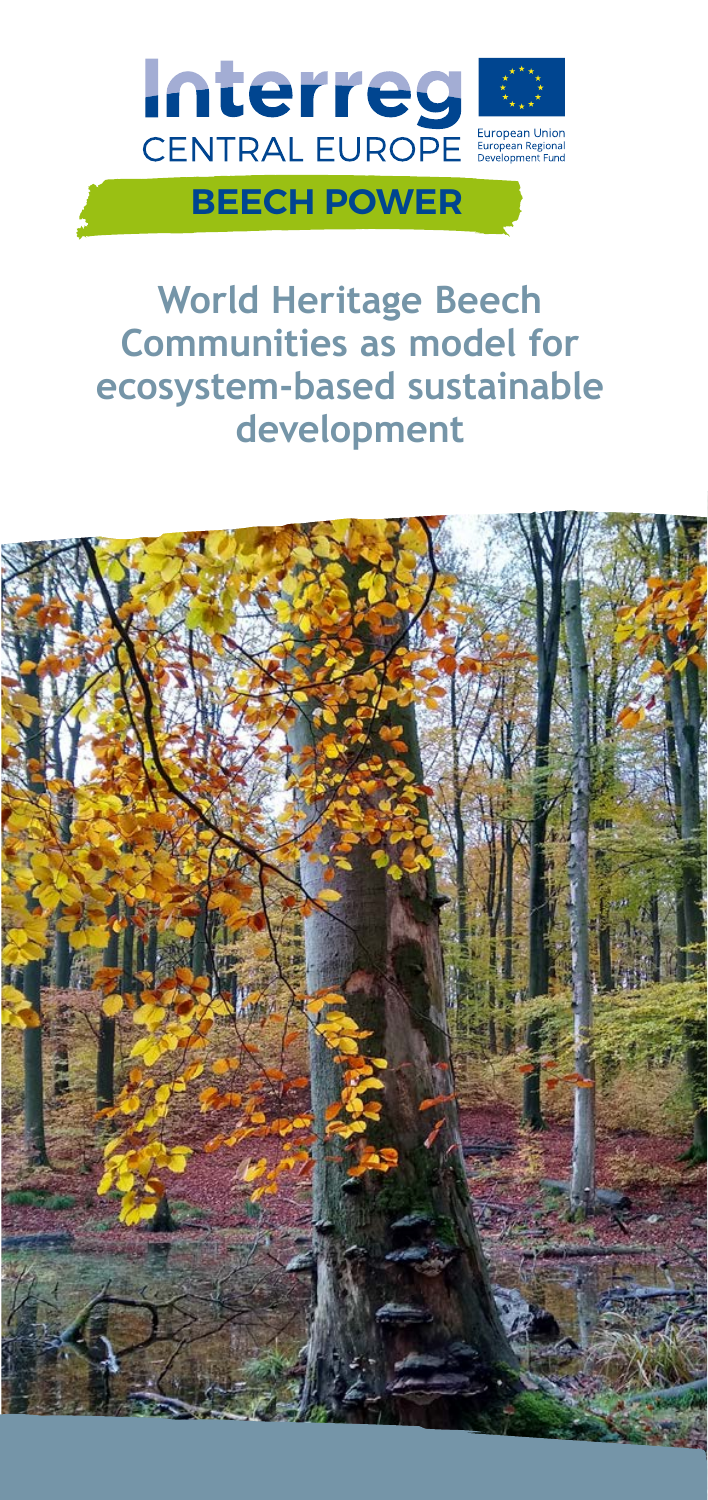## **Background**

The concept of "World Heritage Beech Community" has evolved within the Interreg Project CE1340 "BEECH POWER: World Heritage BEECH Forests: emPOWERing and catalyzing an ecosystem-based Sustainable Development" in which the City of Angermünde (Germany), Slovenia Forest Service (Slovenia) and the Paklenica National Park (Croatia) have been closely cooperating on the development of World Heritage Beech Communities as model for ecosystem-based sustainable development in the respective communities of 4 component parts of the World Heritage site "Ancient and Primeval Beech Forests of the Carpathians and Other Regions of Europe":

- 1. The City of Angermünde with the beech forest component part Grumsin, Germany
- 2. The Municipality of Starigrad with the beech forest component parts Suva draga-Klimenta and Oglavinovac-Javornik in Paklenica National Park, Croatia
- 3. The municipality of Loška dolina with the beech forest component part Snežnik
- 4. The municipality of Občina Kočevje with the beech forest component part Krokar

### **Definition**

The idea behind the "World Heritage Beech Community" concept is that the component parts of the World Heritage site and the Outstanding Universal Value (OUV) they represent need to be regionally embedded – within a World Heritage Beech Community – to ensure their long-term preservation. Accordingly, a "World Heritage Beech Community" is a community in whose municipal boundaries one (or more) of the component parts of the UNESCO World Heritage Site "Ancient and Primeval Beech Forests of the Carpathians and Other Regions of Europe" is/ are located and which is strongly committed to the long-term conservation of biodiversity and sustainable development promoting the fullest and broadest application of the World Heritage Convention by all relevant stakeholders on the local and regional level. A World Heritage Beech Community assumes the responsibility to forge a productive relationship between the maintenance and improvement of the OUV of the respective component part(s) on the one hand, and the sustainable development of the regions and communities surrounding them on the other hand.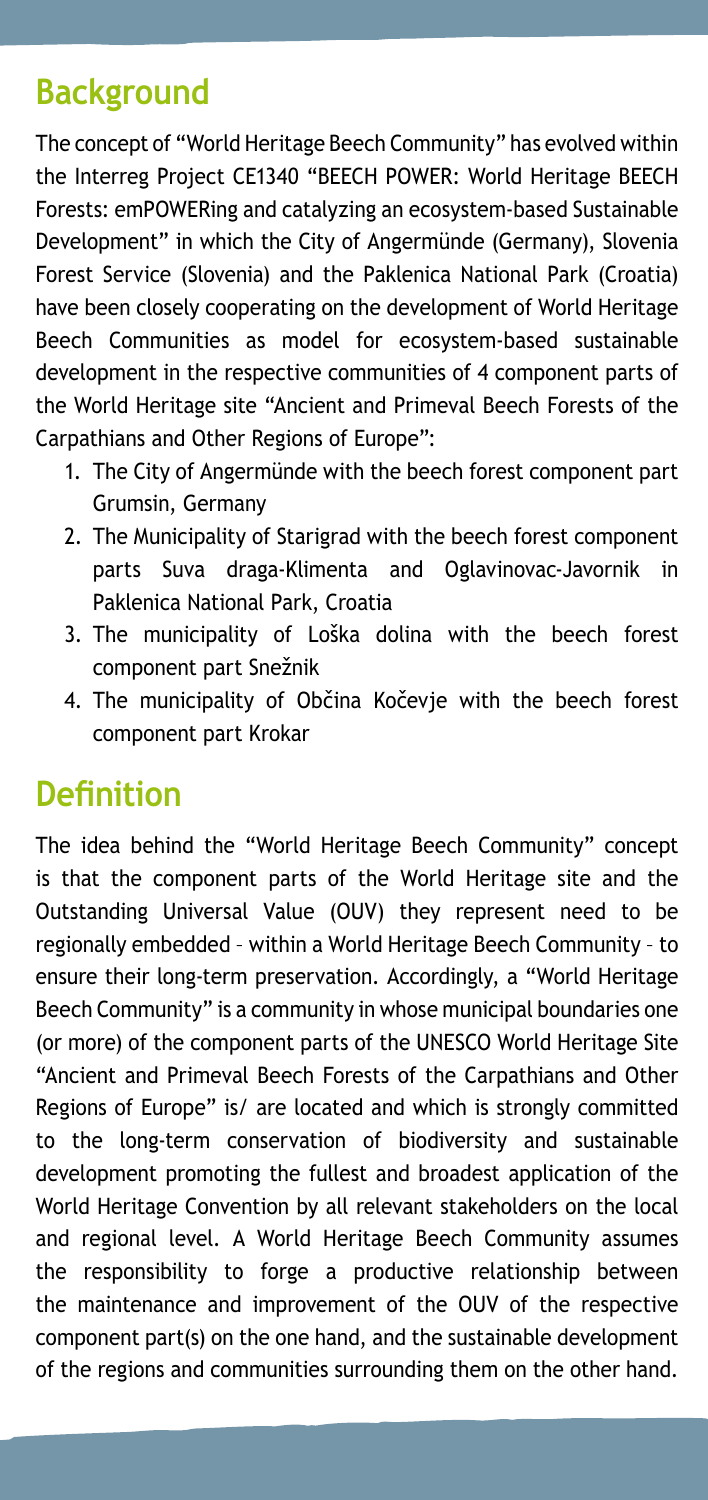### **Vision**

A World Heritage Beech Community pursues the following vision: The natural World Heritage of the component parts of the "Ancient and Primeval Beech Forests of the Carpathians and Other Regions of Europe" is part and parcel of the sustainable development of the region and the communities belonging to it. Its potential to support this development is recognized and explored by all relevant actors, making the component parts and the surrounding communities model regions for sustainable development within and across sectors in social, economic and environmental terms. This includes the creation of human wellbeing, regional added value and places of learning/ education as well as the identification and harnessing of synergies between nature conservation, climate change mitigation/ adaptation and regional development.

# **Objectives**

Based on this overall vision, a World Heritage Beech Community strives for the following objectives:

- 1. World Heritage Beech Communities become drivers for sustainable regional development.
- 2. Participatory formats and processes are put into practice to support World Heritage Beech Communities.
- 3. The identity of a regionally embedded World Heritage Beech Communities is being developed and assumed by the local population.
- 4. The World Heritage status of the respective component part(s) is recognized and systematically used as opportunity and means to reach the objectives of sustainable development of the region.
- 5. The World Heritage is adequately integrated in the school and adult education sectors, in activities of the tourism sector, and by the arts and culture.
- 6. The opportunities for regional and municipal development arising from the pan-European character of the series - e.g. in the field of education and tourism – are used to their full potential.
- 7. World Heritage Beech Communities promote the generation, marketing and equitable sharing of regional added value in line with the principles of sustainable development.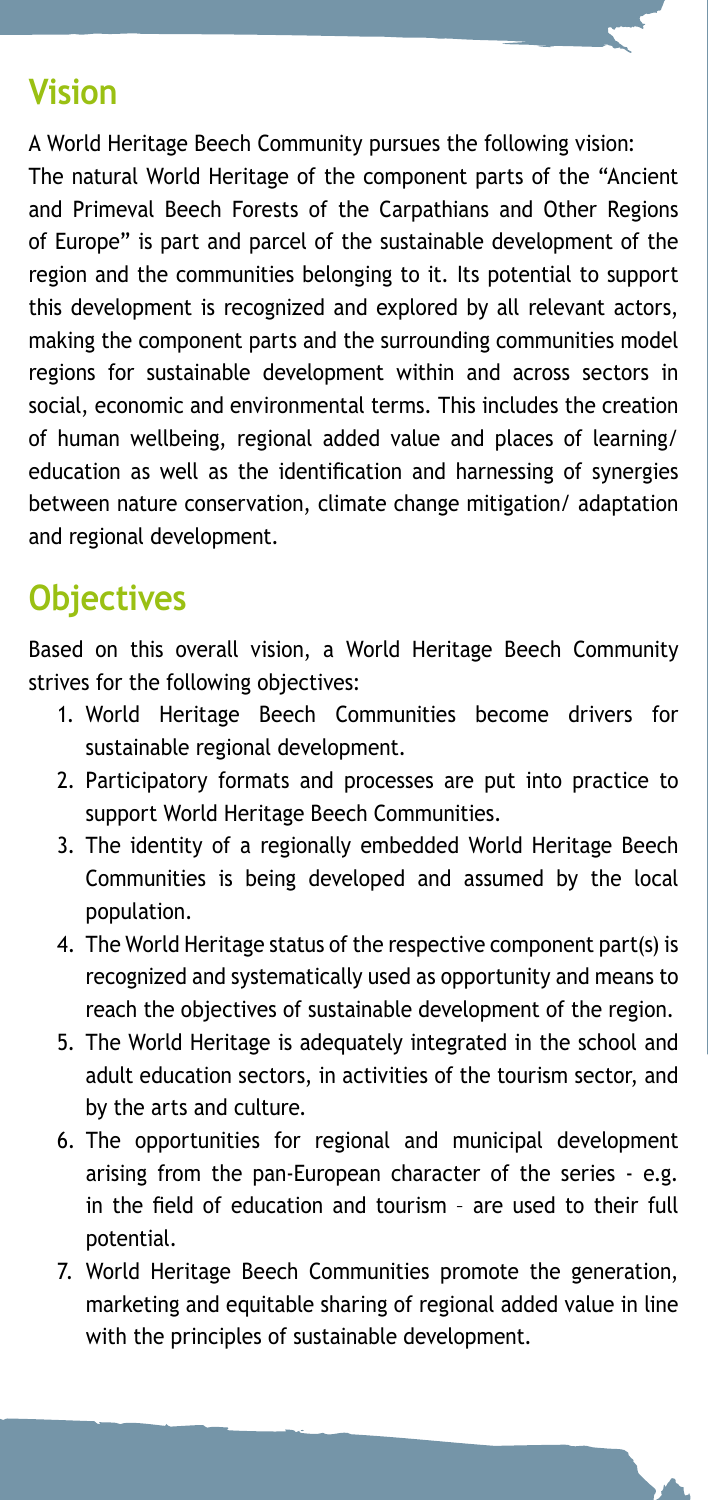# **Areas of responsibility**

From these objectives pursued by a World Heritage Beech Community, the following possible areas of responsibility arise:



1. Information, education and participation of citizens



4. Integration of the WH topic in municipal thinking and acting



development

Areas of responsibility



5. Identity creation as "WH Beech Community"



3. Contributions to visitor experience, management and guiding



6. Regional and intraregional cooperation

- 1. Information, education and participation of citizens to enhance ownership of and support to World Heritage component area: World Heritage Beech Communities enable and empower citizens of surrounding municipality(-ies) to participate in an informed way to the protection of the component part and the sustainable development of the region in which it is embedded enhancing their ownership.
- 2. Promotion of sustainable regional development through the World Heritage component area: World Heritage Beech Communities capitalize on the regional development opportunities in sectors such as sustainable tourism and visitation, marketing of local products or the development of environmental awareness including support, consolidation and upscaling – where appropriate – of existing initiatives.
- 3. Contributions to enhanced visitor experience, management and guiding: World Heritage Beech Communities promote visitor information, interpretation and education offers, safety and security, gastronomy and related services as well as conservation-compliant visitor guidance in the World Heritage landscape.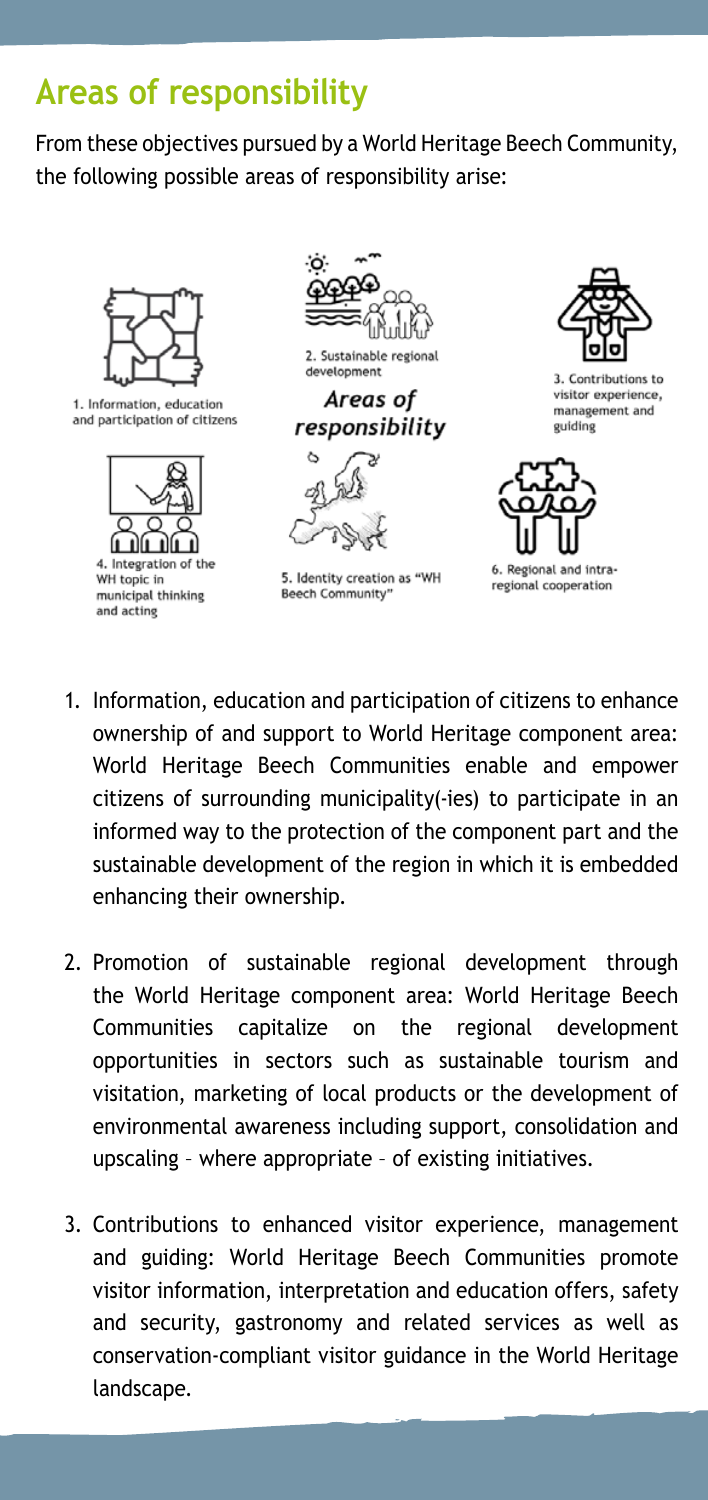

- 4. Integration of the UNESCO and World Heritage topic in municipal thinking and acting: World Heritage Beech Communities ensure that the World Heritage topic is regularly considered and dealt with harnessing synergies with basic public services (health, food safety, education etc.)
- 5. Identity creation as "World Heritage Beech Community": World Heritage Beech Communities development and communicate a "story" based on the local history or context of the respective World Heritage component part(s), the European dimension of the World Heritage site and its global importance creating a "World Heritage Beech Community" identity for the local population and visitors of the region.
- 6. Regional and intra-regional cooperation: World Heritage Beech Communities foester cooperation and partnerships at the regional and intra-regional level across all relevant sectors.